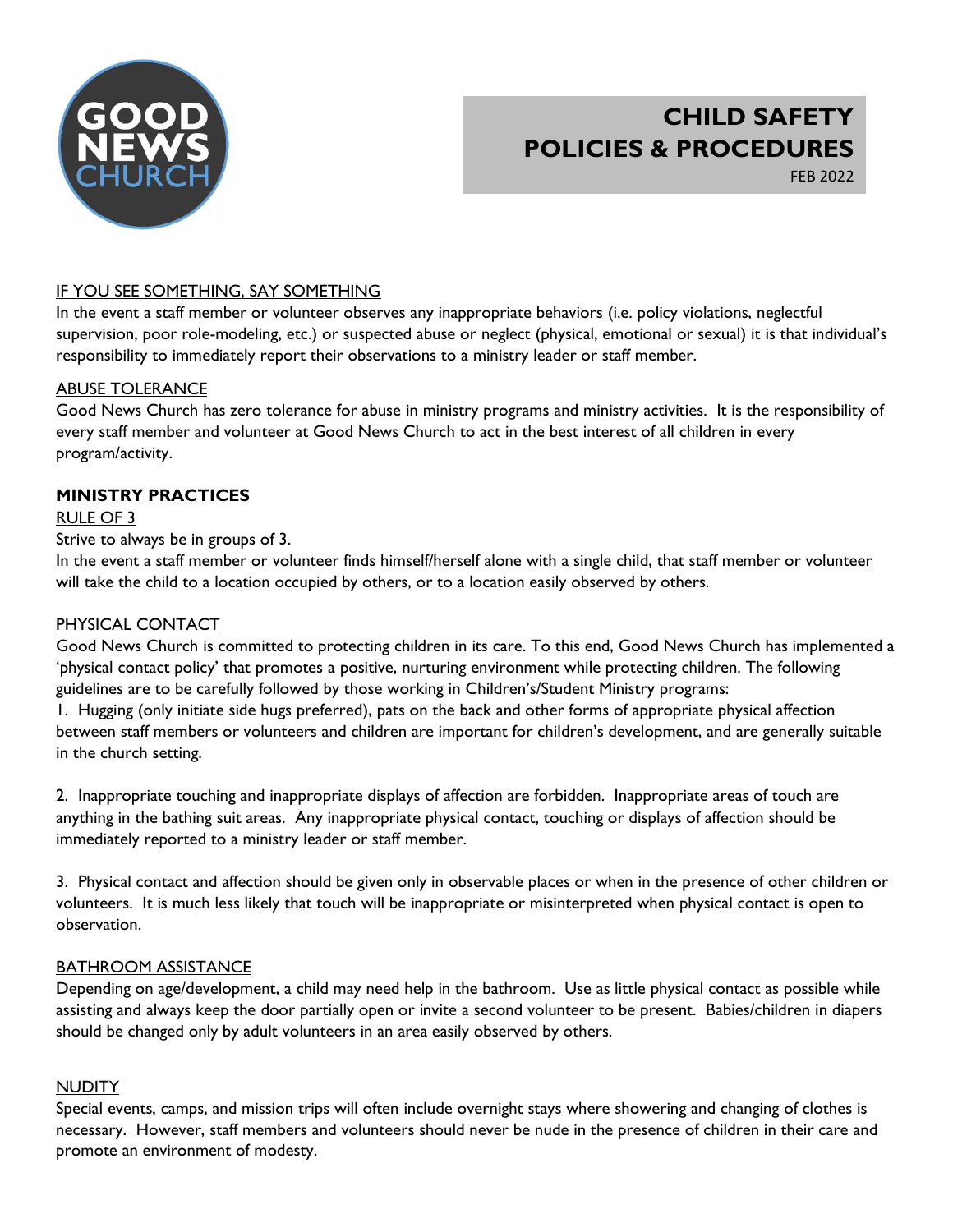#### PARENTAL INVOLVEMENT

Parents have an open invitation to observe all programs and activities in which their child is involved. However, parents who desire to participate in or have continuous, ongoing contact with their child's program will be required to complete the Church's volunteer application and screening process.

# DISCIPLINE OF CHILDREN

It is our policy that staff members and volunteers are prohibited from using physical discipline in any manner for behavioral management of children. No form of physical discipline is acceptable. This prohibition includes spanking, slapping, pinching, hitting, biting or any other physical force as retaliation or correction for inappropriate behaviors by children. Children are to be disciplined using time-outs and other non-physical methods of behavior management. In employing this procedure, staff members and volunteers should observe the following guidelines:

- 1. Verbally redirect the child
- 2. Separate the child from the group. Time-out should be roughly 1 minute for every year of the child's life
- 3. Uncontrollable or unusual behavior should be reported immediately to the ministry leader and parents.

#### SEXUALLY ORIENTED CONVERSATIONS

Staff members and volunteers are prohibited from initiating any sexually oriented conversations with children and are not permitted to discuss any inappropriate or explicit information about their own personal relationships, dating or sexual activities with any child in the program. The student ministry may, at times, engage in age appropriate group discussions about sex for the purpose of helping them understand God's design for sex. In most cases, the Student Ministry leader will communicate with the parents ahead of time to allow their students to opt-in/out.

#### REPORTING

#### REPORTING A VIOLATION OF POLICY

All questions or concerns related to inappropriate, suspicious, or suspected grooming behavior should be directed to a ministry leader or staff member. In most cases, a written statement will be required.

#### REPORTING SUSPICIONS OF ABUSE TO LAW ENFORCEMENT AGENCIES

Oklahoma state law requires all adults to report any reasonable suspicion of abuse. When reporting in "good faith" you are immune from criminal and civil liability.

You should promptly notify a ministry leader or staff member and call: Oklahoma Child Abuse Hotline 1-800-522-3511

#### RESPONSE TO REPORT OF ABUSE

Good News Church Leadership will take appropriate action on behalf of the church when a report of abuse occurs.

#### CONSEQUENCES OF VIOLATION

Any person accused of committing a prohibited act or any act considered by the church to be harmful to a child may be immediately suspended from participation in Children's/Youth Ministry. This suspension will continue during any investigation by the church, law enforcement or Child Protective agencies.

Any person found to have violated this policy may be prohibited from future participation as a staff member or volunteer in all activities and programming involving children or students at Good News Church. If the person is an employee, such conduct may also result in termination of employment from Good News Church.

Failure to report a policy violation is grounds for termination of an employee. Volunteers who fail to report a policy violation may be restricted from participation in any future activities involving children or students at Good News Church.